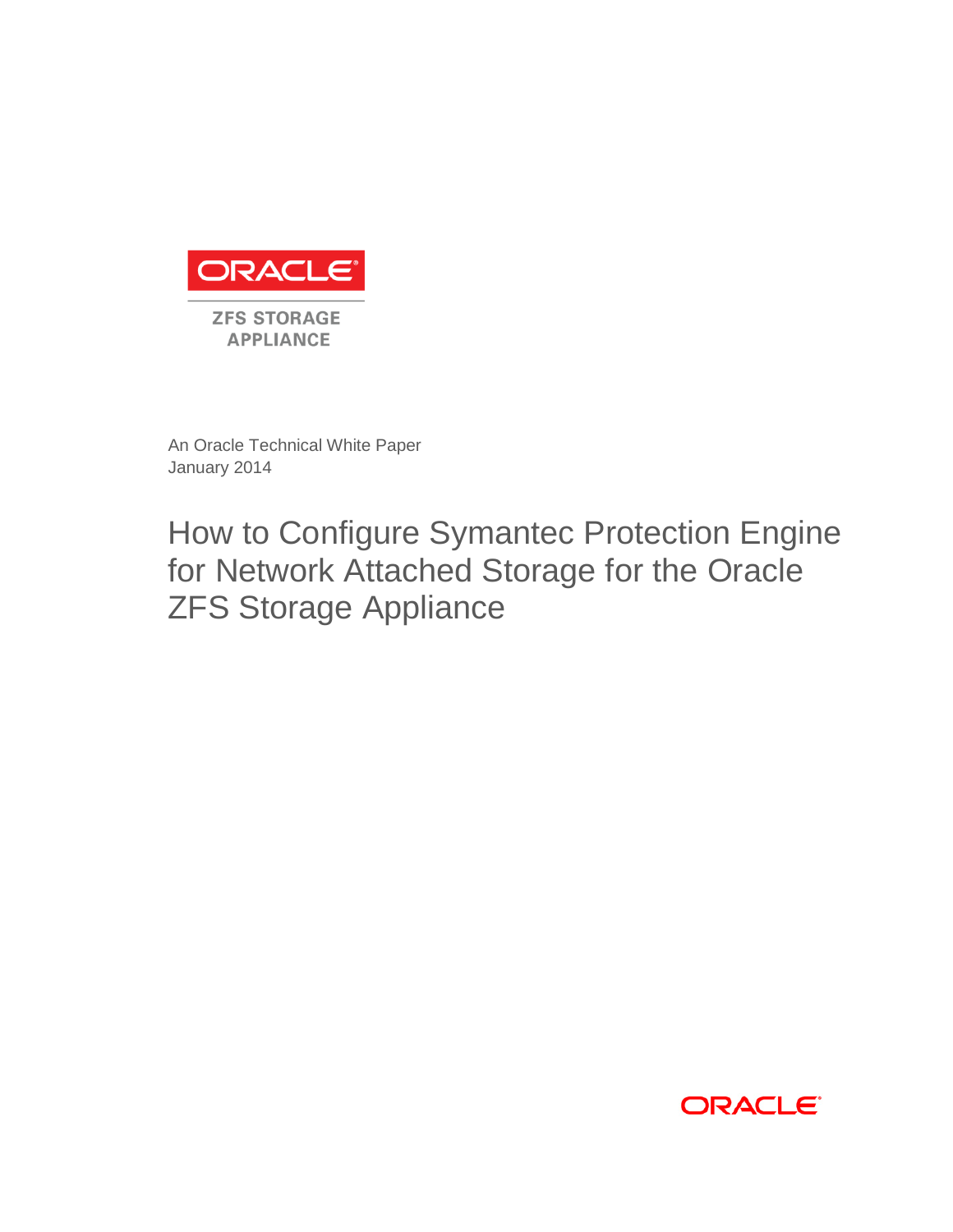### **Table of Contents**

| Installing Symantec Protection Engine for NAS and Configuring the Oracle ZFS |  |
|------------------------------------------------------------------------------|--|
|                                                                              |  |
|                                                                              |  |
|                                                                              |  |
|                                                                              |  |
| Connecting the Oracle ZFS Storage Appliance to the Virus Scan Service11      |  |
|                                                                              |  |
|                                                                              |  |
|                                                                              |  |
|                                                                              |  |
|                                                                              |  |
|                                                                              |  |
|                                                                              |  |

## **Table of Figures**

| Figure 6. Oracle ZFS Storage Appliance scan engine(s) through ICAP setup 11 |  |
|-----------------------------------------------------------------------------|--|
|                                                                             |  |
|                                                                             |  |
|                                                                             |  |
|                                                                             |  |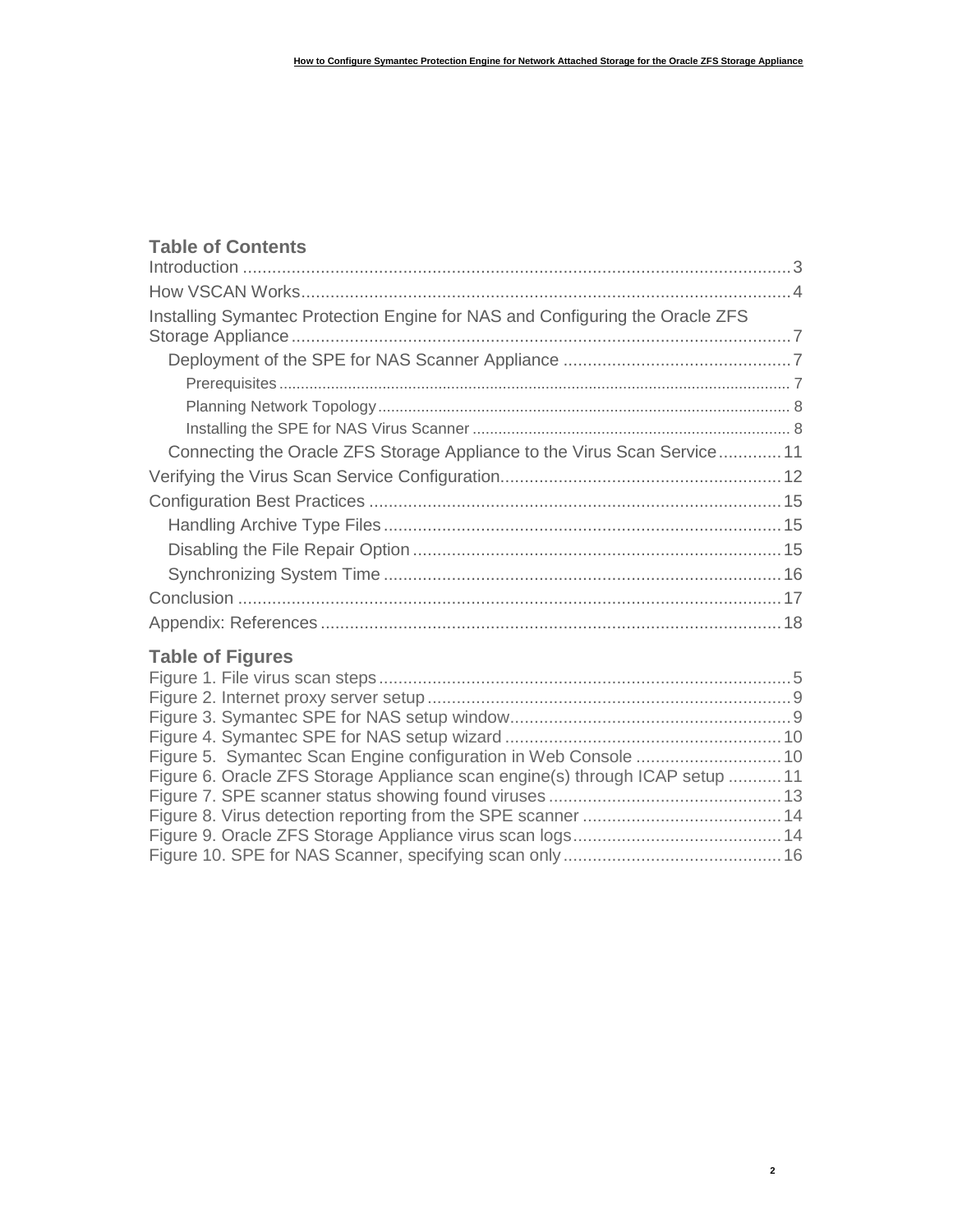### Introduction

Efficient protection of electronic data against threats from malware is as important to an enterprise as a comprehensive backup/restore and disaster recovery process. Computer viruses, phishing, adware, and spyware can put electronic data at risk of being manipulated or destroyed, impact the operation and availability of data services, and result in unwanted disclosure of information and exposure to unsolicited content. The ability to protect content in electronic data repositories against corruption by malicious software and the ability to isolate and dispose of files that impose potential risks are essential components of any enterprise's data protection strategy.

The Oracle ZFS Storage Appliance provides protection against computer viruses by using an integrated on-demand virus scanning service called VSCAN. The VSCAN service is based on the Internet Content Adaptation Protocol (ICAP) and works together with an external virus scanning engine which, for performance and security reasons, should be running on another host located on the same LAN segment as the Oracle ZFS Storage Appliance. The solution described in this paper uses Symantec Protection Engine for Network-Attached Storage software as the external virus scanning engine.

Symantec Protection Engine for Network-Attached Storage (SPE for NAS) scan engine analyzes any files in question for suspicious patterns and passes the scan results back to the VSCAN service of the Oracle ZFS Storage Appliance. Based on the scan result, VSCAN makes the file accessible to users or blocks access by quarantining the file. A file quarantined by the VSCAN service is not accessible to users regardless of the access protocol used (CIFS [Common Internet File System] or NFS [Network File System]).

This document describes the installation and configuration of Symantec Protection Engine for Network-Attached Storage for use as a virus scan engine with the Oracle ZFS Storage Appliance VSCAN service.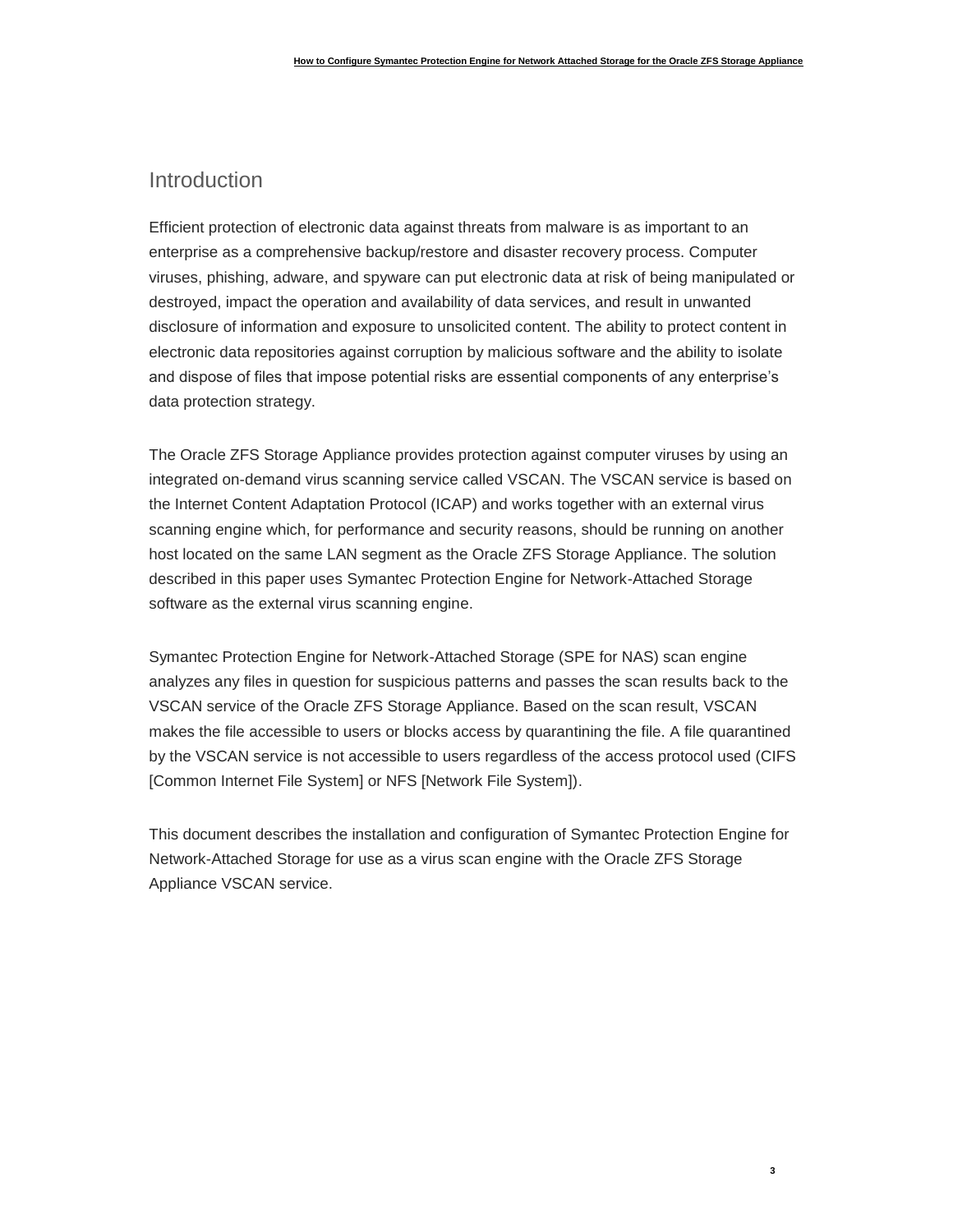## How VSCAN Works

When virus scanning is enabled on a populated volume, a scan is not initiated across all files. Instead, the VSCAN service initiates a request for a virus scan to the virus scanning engine (in this case, SPE for NAS, or simply SPE, antivirus scanner) each time a "file open" or a "file close" request is issued. Thus, only files that are created, modified, or opened for read operations are scanned.

This approach ensures efficiency in that files are only scanned on demand. However, it does not support a pre-emptive scan of file system contents. A second limitation is that only shares using access protocols that issue "file open" and "file close" requests, such as CIFS and NFS v4, are candidates for virus protection using the VSCAN service. A share that is published using NFS v3 cannot be scanned using VSCAN because NFS v3 does not issue the "file open" or "file close" requests that trigger the ICAP client.

Note: As an alternative, a share can be scanned by mounting or mapping it to a host server running an antivirus client and then scanning it locally.

The VSCAN service maintains several file attributes that it uses when processing the results of a scan. These attributes describe:

- The configuration of the virus scan engine that was used for the most recent scan of the file (referred to as the scanstamp).
- Whether the file is quarantined, based on the evaluation of the file returned by the virus scan engine.
- The modified attribute, which the file system sets when the file has been changed or renamed. After a successful scan of a file, the VSCAN service clears the modified attribute.

A file is scanned when a "file open" or "file close" request is initiated and one of the following is true:

- The file does not have a scanstamp attribute, indicating it has never been scanned before.
- The scanstamp of the file does not match the virus pattern and scan options (ISTag string) specified in the current configuration of the virus scan engine.
- The modified attribute of the file is not cleared.

The VSCAN service communicates with the virus scan engine using ICAP. The Oracle ZFS Storage Appliance acts as an ICAP client and the virus scan engine acts as the ICAP server. When the Oracle ZFS Storage Appliance requests that a file be scanned, the file is transmitted without encryption to the ICAP server for analysis.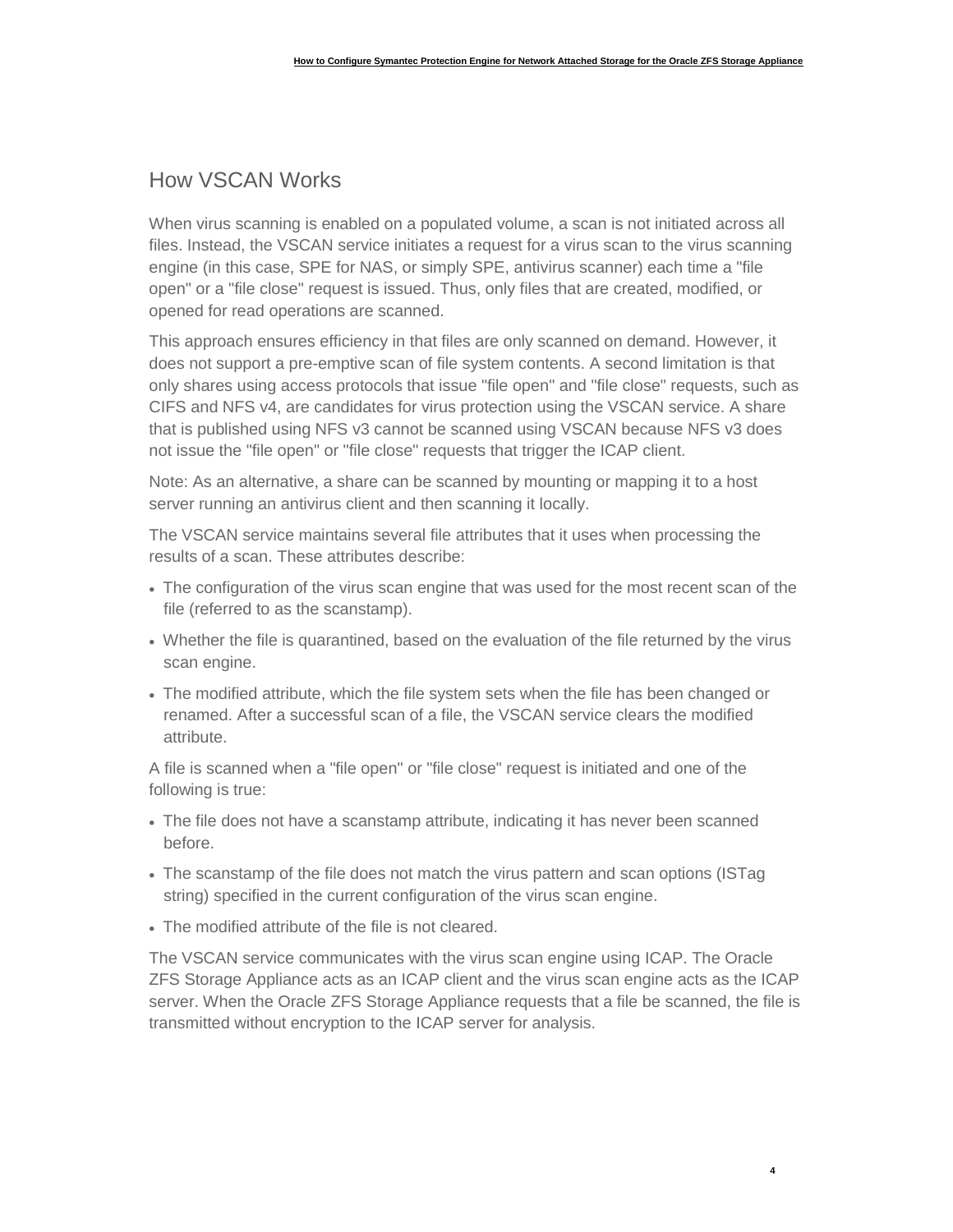While a request to scan a file is being fulfilled by the ICAP server, access to the file is denied. The user privileges defined in the access control list (ACL) for the file are irrelevant as long as the Oracle ZFS Storage Appliance is waiting for the ICAP server to respond.

When the virus scan engine reports a file to contain a virus, the VSCAN service sets the ay quarantined bit in the Extended System Attributes (ESA) of the file. This prevents any further client access to the file.

**Note:** To avoid data becoming unavailable when a virus scan engine does not respond to ICAP requests, best practice is to configure the VSCAN service to use at least two virus scan engines.

An ICAP server does not require registration or authentication with the Oracle ZFS Storage Appliance to serve scan requests.

Figure 1 shows the interaction between an ICAP client and an ICAP server when a NAS client requests access to data on a virus-protected share of the Oracle ZFS Storage Appliance. The workflow comprises seven steps initiated by a request from the NAS client to access a file on a shared volume using NSF v4 or CIFS protocol.



Figure 1. File virus scan steps

The following sequence of steps takes place when a file is accessed/created by a client on an NFS/CIFS file share while using the Symantec antivirus scan engine (SPE):

- 1. The client accesses the file.
- 2. The Oracle ZFS Storage Appliance determines, using scanstamp information and file open or close operation requests, if the file need to be scanned. If no scan is needed (the file was scanned before and no updates made), the client is granted access and contents are returned (so the following steps are not required).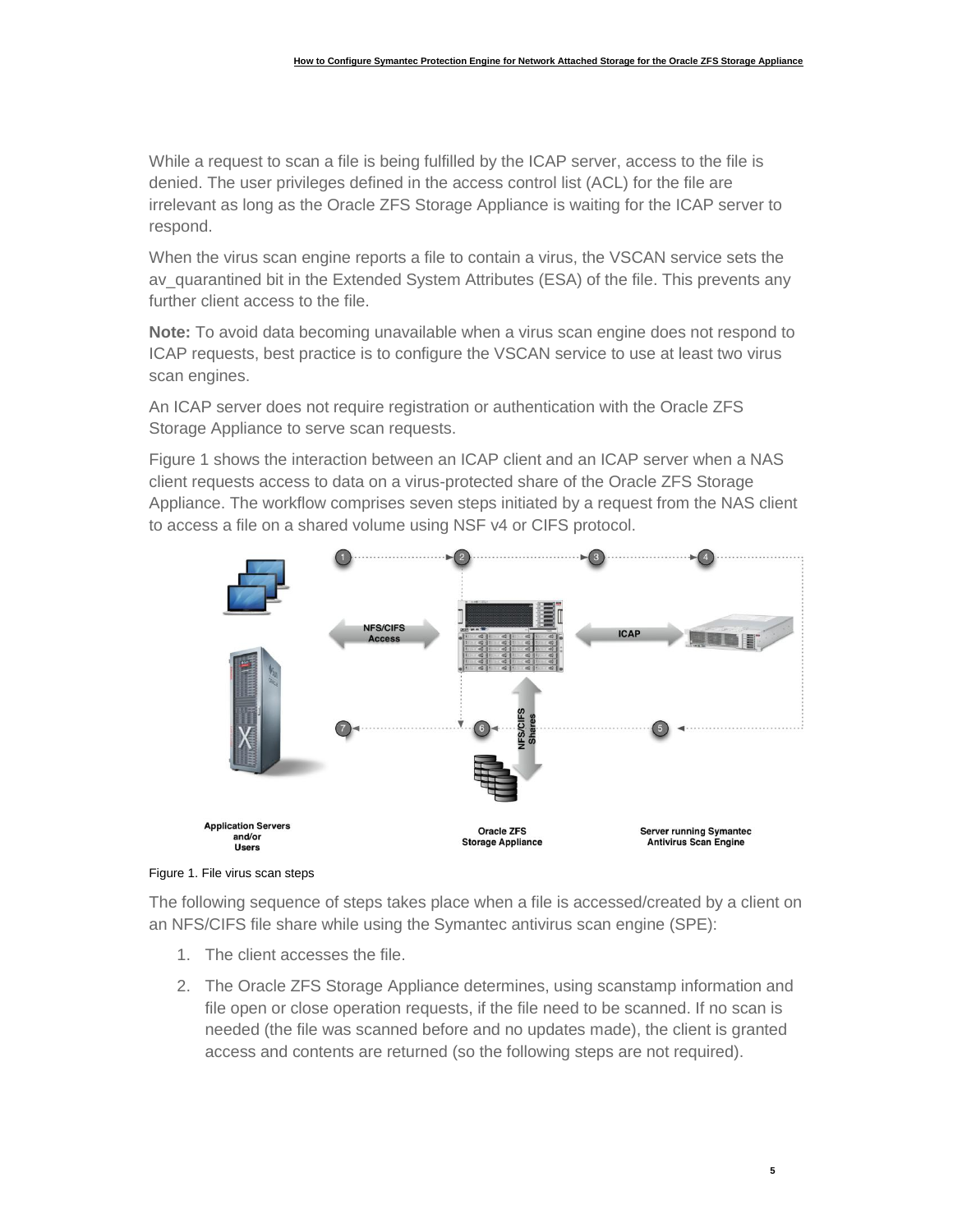- 3. If the file needs to be scanned; a scan request is issued to the SPE for NAS.
- 4. The SPE scan engine scans the file.
- 5. The SPE scan engine responds back to the Oracle ZFS Storage Appliance with one of the following results:
	- a) File OK.
	- b) Virus found; file quarantined.
	- c) Virus found; file repaired.

**Note:** This response depends on the Actions setting in the SPE scan engine. The Clean option must be set in order to trigger file repair. For use with the Oracle ZFS Storage Appliance, set this Action option to 'Scan Only'. These settings will be shown later in this paper in the Best Practices section.

6. The Oracle ZFS Storage Appliance takes one of the following actions, depending on the SPE scan engine response listed in step 5:

a) corresponding to result a: File stored/read.

b) corresponding to result b: av\_quarantined set in ESA to deny further client access.

c) corresponding to result c: av\_quarantined set in ESA to deny further client access. The Oracle ZFS Storage Appliance always sets the affected file in quarantine when a virus is detected.

- 7. The Oracle ZFS Storage Appliance responds, for the associated action, to the client:
	- a) corresponding to result a: Client access is allowed.
	- b) corresponding to result b: Client access is denied.
	- c) corresponding to result c: Client access is denied.

**Note:** As mentioned earlier, using NSF v3 will not trigger scan requests. However, files marked as infected cannot be accessed over NFS v3.

**6**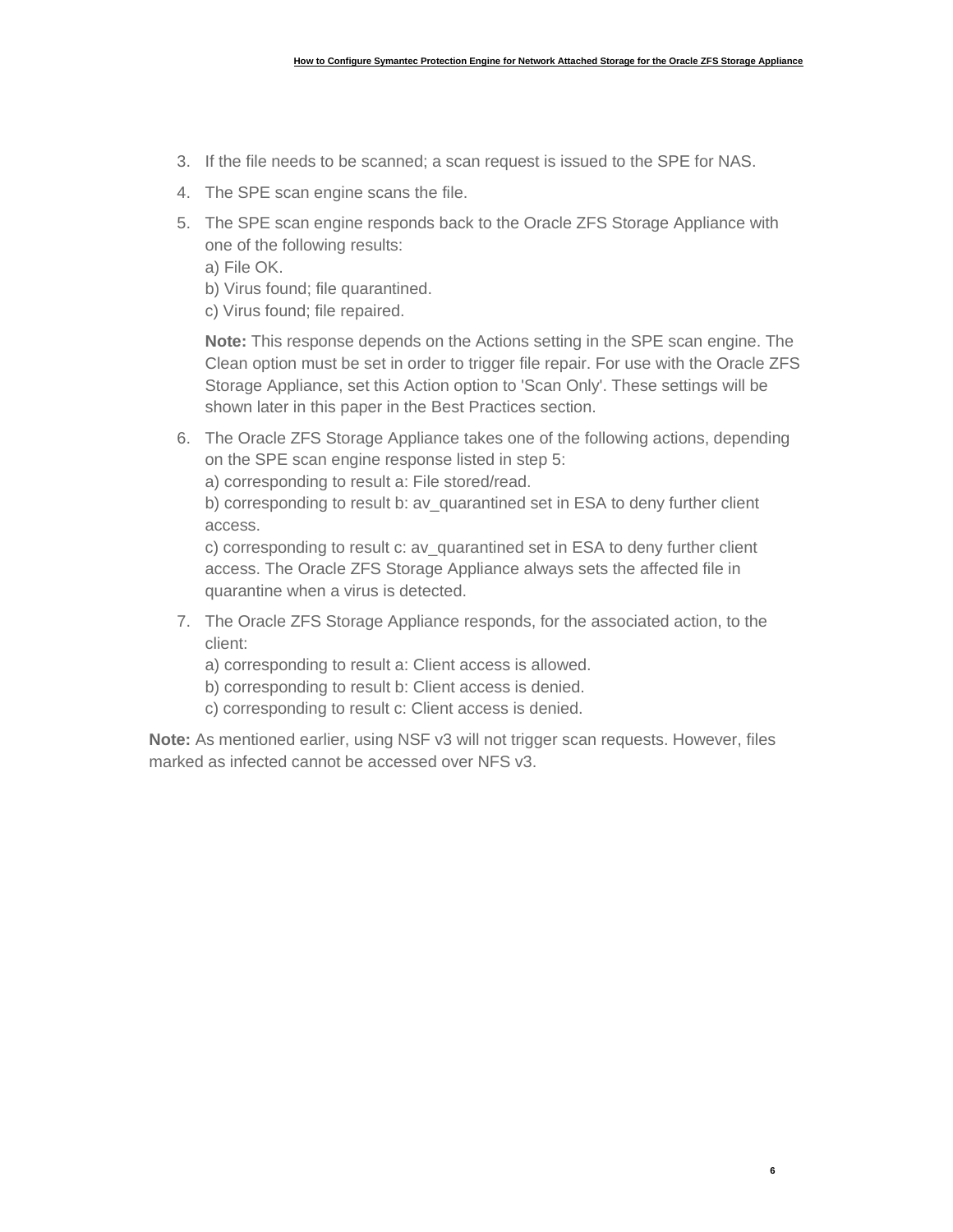# Installing Symantec Protection Engine for NAS and Configuring the Oracle ZFS Storage Appliance

The Symantec Protection Engine for Network-Attached Storage (SPE for NAS) software contains the Symantec scan engine that is integrated with a module to communicate with network attached storage devices.

The SPE for NAS package is supported on Oracle Solaris SPARC platforms, as well as various Linux and Microsoft Windows platforms. For this paper, a virtual machine running Windows 2003 Server is used as the antivirus scan server.

The SPE for NAS package contains the antivirus scanning engine and a Web console that allows users to configure, monitor, and set maintenance functions for the AV scanning environment. The SPE for NAS component's ICAP protocol option handles the interface between the Oracle ZFS Storage Appliance and the SPE for NAS antivirus scan engine.

The software can be installed on both virtual environments, like Oracle VM Server and Oracle VM VirtualBox, and bare metal configurations, like Oracle x86-based servers. Oracle VM Server is more suitable for permanent deployment of virtual machines. Oracle VM VirtualBox is best used in desktop virtual clients and test environments.

Throughout this paper the Windows version of SPE for NAS has been used.

You can find the installation images using the 'Trialware' option on the Symantec web site's Symantec Protection Engine for Network-Attached Storage product pages.

### Deployment of the SPE for NAS Scanner Appliance

Ensure that you have met the following prerequisites before deploying the Symantec Protection engine software on the Oracle ZFS Storage Appliance.

### **Prerequisites**

- Check the section describing the Virus Scan Service of the Oracle ZFS Storage Appliance in the online help pages or PDF version found on the Oracle ZFS Storage Appliance product pages (See Appendix: References).
- Download and study the *Symantec Protection Engine for Network-Attached Storage Getting Started Guide* and the *Symantec Protection Engine for Network-Attached Storage Implementation Guide* available at the Symantec web site.
- Download the Symantec SPE for NAS package for the relevant platform.
- Verify that the hardware requirements for the Symantec SPE for NAS product meet your (virtual) hardware platform specs.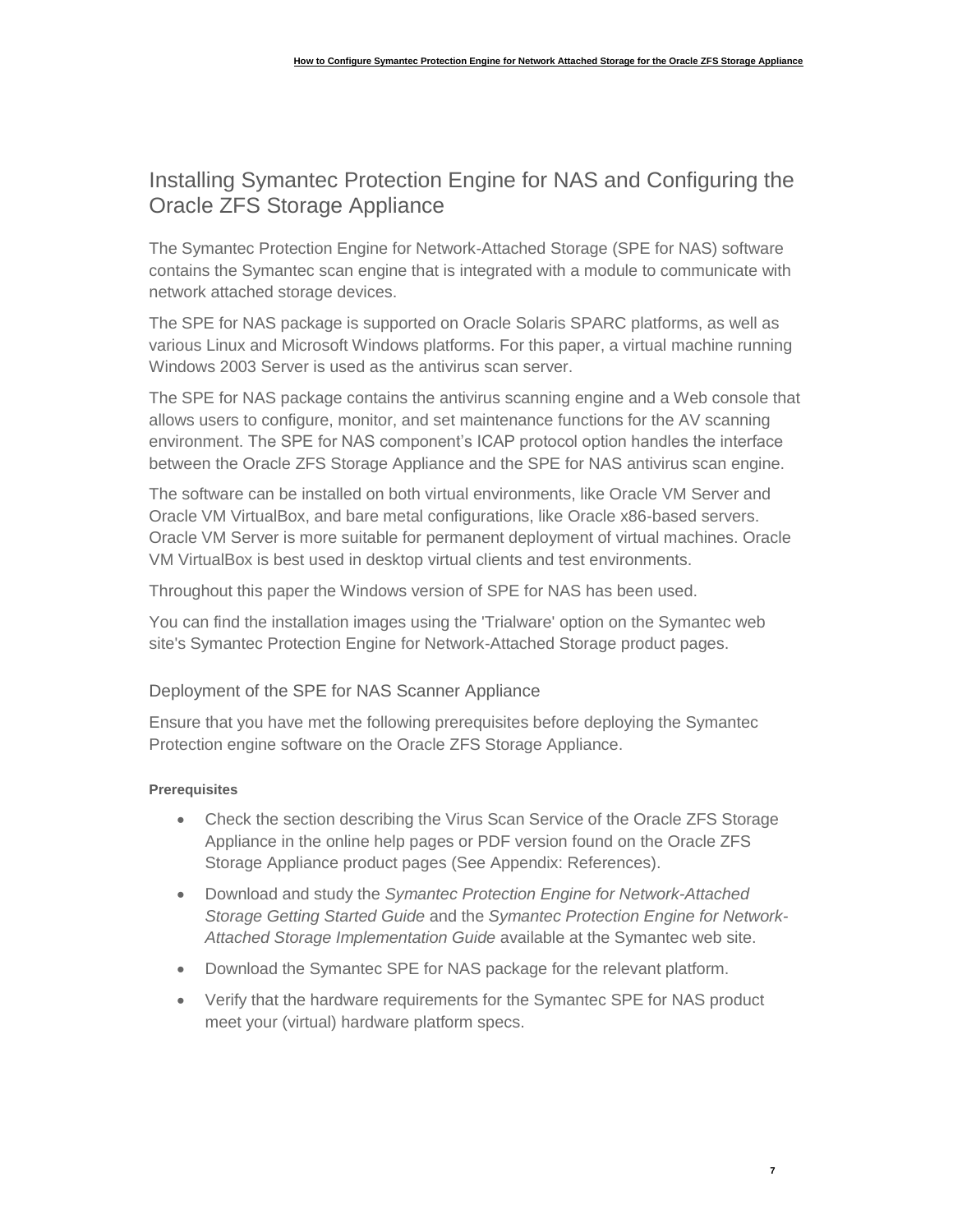- In case a corporate proxy server is required for Internet access to Symantec's update server, verify support for virus update requests from your machine using the proxy server to Symantec's update server.
- Verify web browser access to the Oracle ZFS Storage Appliance and the SPE for NAS scan engine.
- Verify that shares on the Oracle ZFS Storage Appliance you plan to protect are using either CIFS or NFS v4 protocol.
- Verify that required network connections are in place and working.
- Check if your firewall needs to be configured to let ICAP TCP traffic between the Oracle ZFS Storage Appliance and the SPE for NAS server using port 1344 passthrough.

#### **Planning Network Topology**

A LAN TCP/IP network connection is required for the Oracle ZFS Storage Appliance to access the services of the SPE for NAS. A minimal configuration requires one network connection to the Oracle ZFS Storage Appliance and one network connection to the SPE for NAS server. This is sufficient for small configurations. Note that with this configuration, all network traffic will pass through a single network port on both the Oracle ZFS Storage Appliance and the SPE for NAS server.

For the Oracle ZFS Storage Appliance, best practice is to separate client data and administrative I/O traffic. The virus scan service generates extra data traffic with the ICAP interface. To prevent this I/O impacting data I/O performance between Oracle ZFS Storage Appliance and clients, use a separate subnet for the ICAP connection.

#### **Installing the SPE for NAS Virus Scanner**

Make sure the server you use for the antivirus software installation is at the latest patch level for the installed operating system. When a proxy server is needed to access an external web site, make sure the server is set up properly in the Windows Internet Options settings in the Control Panel using the following dialog window:

**8**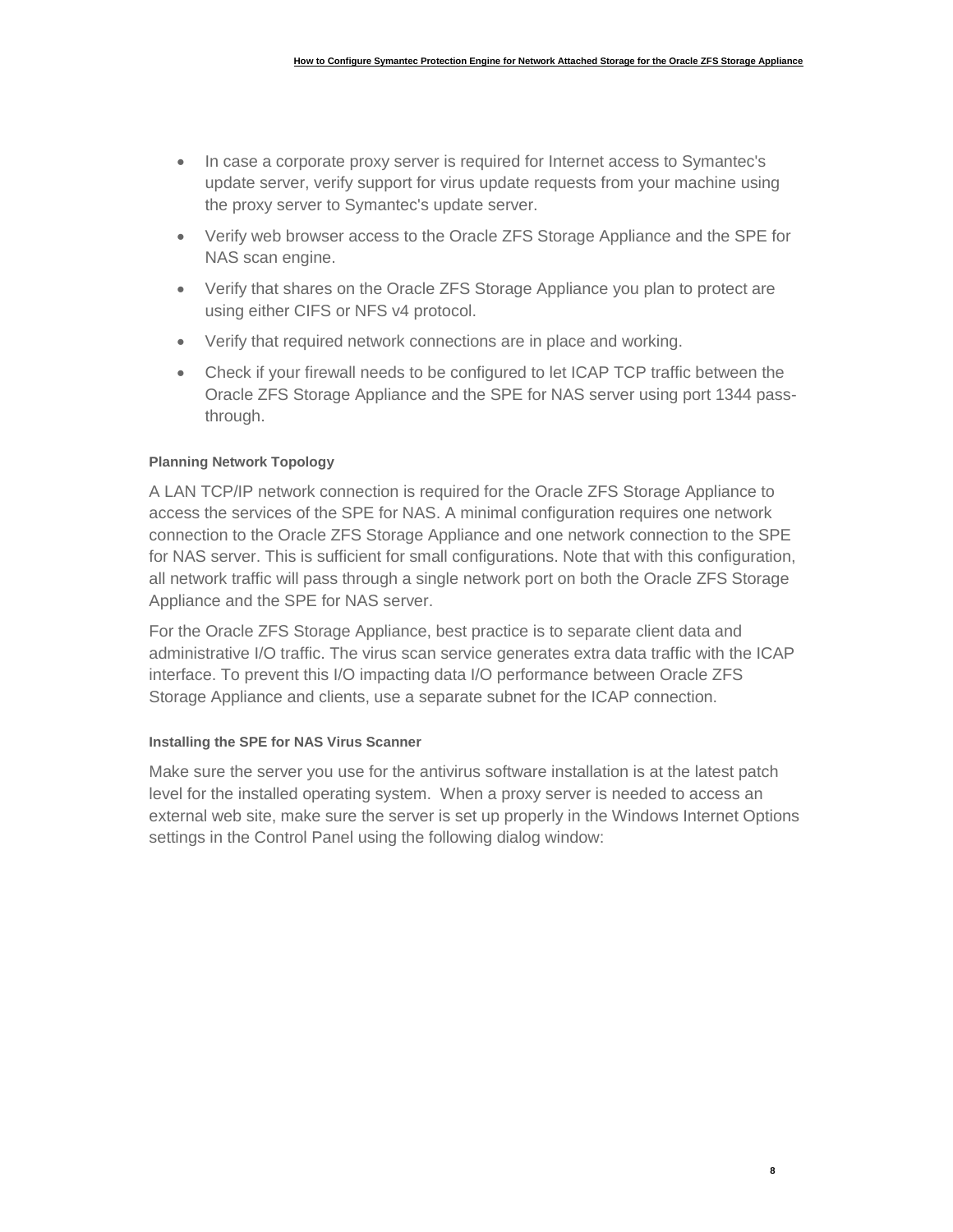| <b>Internet Properties</b>                                                                                                                                                                                                                          | $\times$ |
|-----------------------------------------------------------------------------------------------------------------------------------------------------------------------------------------------------------------------------------------------------|----------|
| ⊠<br>Local Area Network (LAN) Settings                                                                                                                                                                                                              |          |
| Automatic configuration<br>Automatic configuration may override manual settings. To ensure the<br>use of manual settings, disable automatic configuration.<br>Automatically detect settings<br>$\Box$ Use automatic configuration script<br>Address |          |
| Proxy server<br>Use a proxy server for your LAN (These settings will not apply to<br>dial-up or VPN connections).<br>Address:<br>proxy.uk.<br>Port:<br>80<br>Advanced<br><b>E</b> Bypass proxy server for local addresses                           |          |
| Cancel<br>OK                                                                                                                                                                                                                                        |          |
| Local Area Network (LAN) settings<br><b>LAN</b> settings<br>LAN Settings do not apply to dial-up connections.<br>Choose Settings above for dial-up settings.                                                                                        |          |
| OK<br>Cancel<br>Apply                                                                                                                                                                                                                               |          |

Figure 2. Internet proxy server setup in Windows

Install the Symantec SPE for NAS package.

| Symantec(TM) Protection Engine 7.0 for Network Attached Storage |           |
|-----------------------------------------------------------------|-----------|
|                                                                 | Symantec. |
| Symantec" Protection Engine 7.0<br>for Network Attached Storage |           |
| Install                                                         |           |
| <b>View ReadMe</b>                                              |           |
| <b>View Implementation Guide</b>                                |           |
| <b>Browse Integration Guide(s)</b>                              |           |
| <b>Browse Package Contents</b>                                  |           |
| Exit                                                            |           |
| Copyright @ 2013 Symantec Corporation. All rights reserved.     |           |

Figure 3. Symantec SPE for NAS setup window to initiate installation

The installation wizard will guide you through the installation of the Symantec SPE for NAS package.

**9**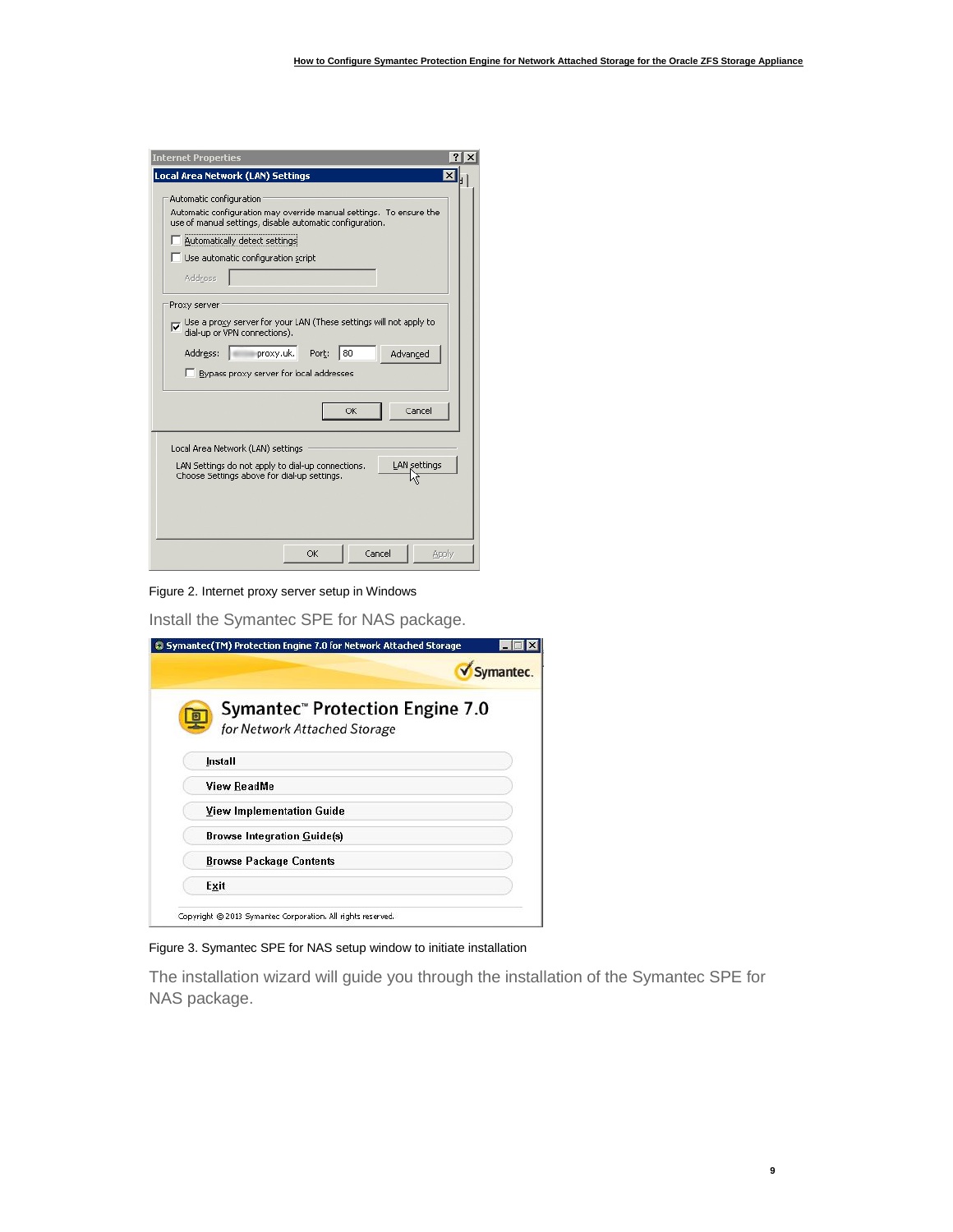| Symantec Protection Engine - InstallShield Wizard | $\times$                                                                                                          |
|---------------------------------------------------|-------------------------------------------------------------------------------------------------------------------|
|                                                   | Welcome to the InstallShield Wizard for<br><b>Symantec Protection Engine</b>                                      |
|                                                   | The InstallShield(R) Wizard will install Symantec Protection<br>Engine on your computer. To continue, click Next. |
|                                                   | WARNING: This program is protected by copyright law and<br>international treaties.                                |
| Symantec.                                         |                                                                                                                   |
|                                                   | <br>Cancel<br>$<$ Back<br>$Next$ >                                                                                |

Figure 4. Symantec SPE for NAS setup wizard

Use Symantec's LiveUpdate option from the SPE WebConsole to make sure the latest virus definitions and patches are loaded.

Bring up the VirusScan WebConsole using the URL [https://localhost:8004](https://localhost:8004/) (note the https) and verify that the update was successfully completed.

The next step is to configure the ICAP SPE scanner for use with the Oracle ZFS Storage Appliance. By default, SPE binds to all interfaces. Selecting 127.0.0.1 for the Bind address option in the following Web Console window disables external ICAP access requests. Verify that the ICAP option is selected as Communication Protocol, as shown in this screenshot. Also select **Scan only** for the Scan policy.

| U<br>$\gg$ $\gg$ | 24                                                                                    | $\sqrt{\ }$ Symantec Scan Engine is running $\left($ ? |
|------------------|---------------------------------------------------------------------------------------|--------------------------------------------------------|
|                  | <b>Select Communication Protocol</b>                                                  |                                                        |
| r.               | Native                                                                                |                                                        |
| Home             | $\odot$ ICAP                                                                          |                                                        |
| 뭐                | $\bigcirc$ RPC                                                                        |                                                        |
| Configuration    | <b>ICAP Configuration</b>                                                             |                                                        |
| Policies         | Bind address:<br>IP Address<br>Select<br>127.0.0.1<br>$\overline{\mathbf{v}}$<br>1.95 |                                                        |
| ह — ।<br>Reports | Select All<br>۰<br>1344                                                               |                                                        |
| ᅩ<br>Monitors    | Port number:<br>ß<br>Scan policy:<br>Scan only<br>$\blacktriangledown$                |                                                        |
| 『昼<br>System     |                                                                                       |                                                        |

Figure 5. Symantec Scan Engine configuration in Web Console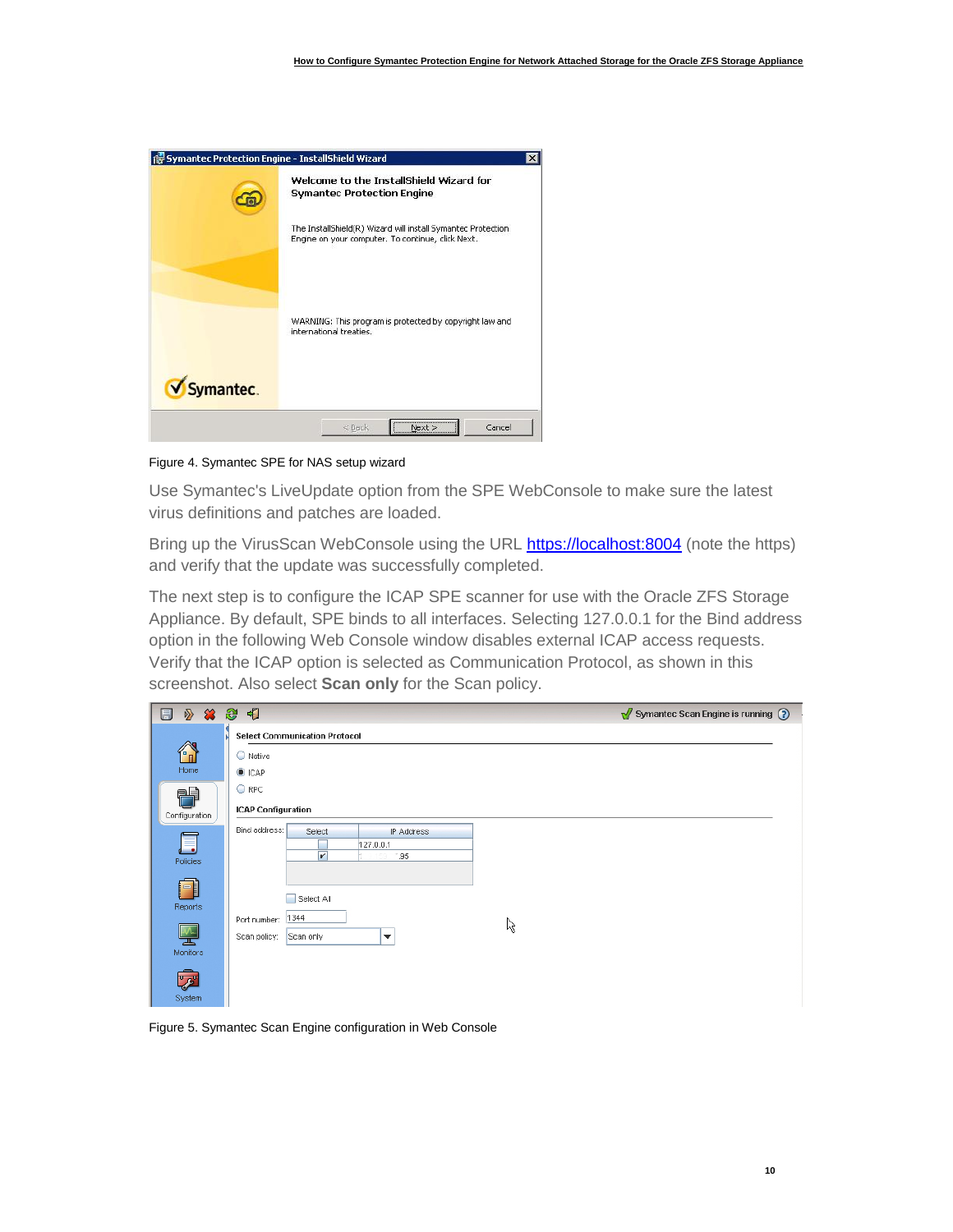Connecting the Oracle ZFS Storage Appliance to the Virus Scan Service

Now that the SPE for NAS scan engine is up and running, you can set up the Oracle ZFS Storage Appliance to connect to the scan engine through the ICAP interface. Navigate to the Virus Scan Service under Configuration>Services. Use the + button in front of Scanning Engines and specify the IP address and port number through which the SPE for NAS can be reached.

Under File Extensions, you can create a set of rules to scan or exclude a subset of files by the scan engine(s).

| <b>□</b> Services                                                                                                                                                                                          | <b>• Virus Scan</b>                               |                                                                |                                                                                                                                              | <b>Properties</b><br>Logs |
|------------------------------------------------------------------------------------------------------------------------------------------------------------------------------------------------------------|---------------------------------------------------|----------------------------------------------------------------|----------------------------------------------------------------------------------------------------------------------------------------------|---------------------------|
| <b>C</b> Back to Services                                                                                                                                                                                  |                                                   | ← U 2011-12-16 14:47:55 Online                                 |                                                                                                                                              | <b>REVERT</b><br>APPLY    |
| <b>Virus Scanning</b><br>Configure virus scanning at the<br>filesystem level. To enable virus<br>scanning, select Shares from the<br>main navigation, edit a filesystem<br>or project, and select General. |                                                   |                                                                | Maximum file size to scan<br>$1 G$ ÷<br>Allow access to files that exceed maximum file size $\blacksquare$                                   |                           |
| See Also<br>Help: Virus Scan<br>Wikipedia: Antivirus                                                                                                                                                       | <b>O</b> File Extensions<br><b>ACTION</b><br>Scan | character respectively.<br>$\div$<br><b>C</b> Scanning Engines | Specify which files to scan by their extension, using wildcards "*" and "?" to match any set of characters or any one<br><b>PATTERN</b><br>ŵ |                           |
|                                                                                                                                                                                                            | ENABLE<br>bili)<br>Ø                              | HOST<br>128,126,77,44                                          | <b>MAXIMUM CONNECTIONS</b><br>32<br>32                                                                                                       | PORT<br>1344<br>1344      |

Figure 6. Oracle ZFS Storage Appliance scan engine(s) through ICAP setup

The Oracle ZFS Storage Appliance is now ready to use the virus scan functionality. Use the virus scan checkbox in the Shares and/or Projects properties window to enable the function for the required Shares/Projects, as shown in the next section.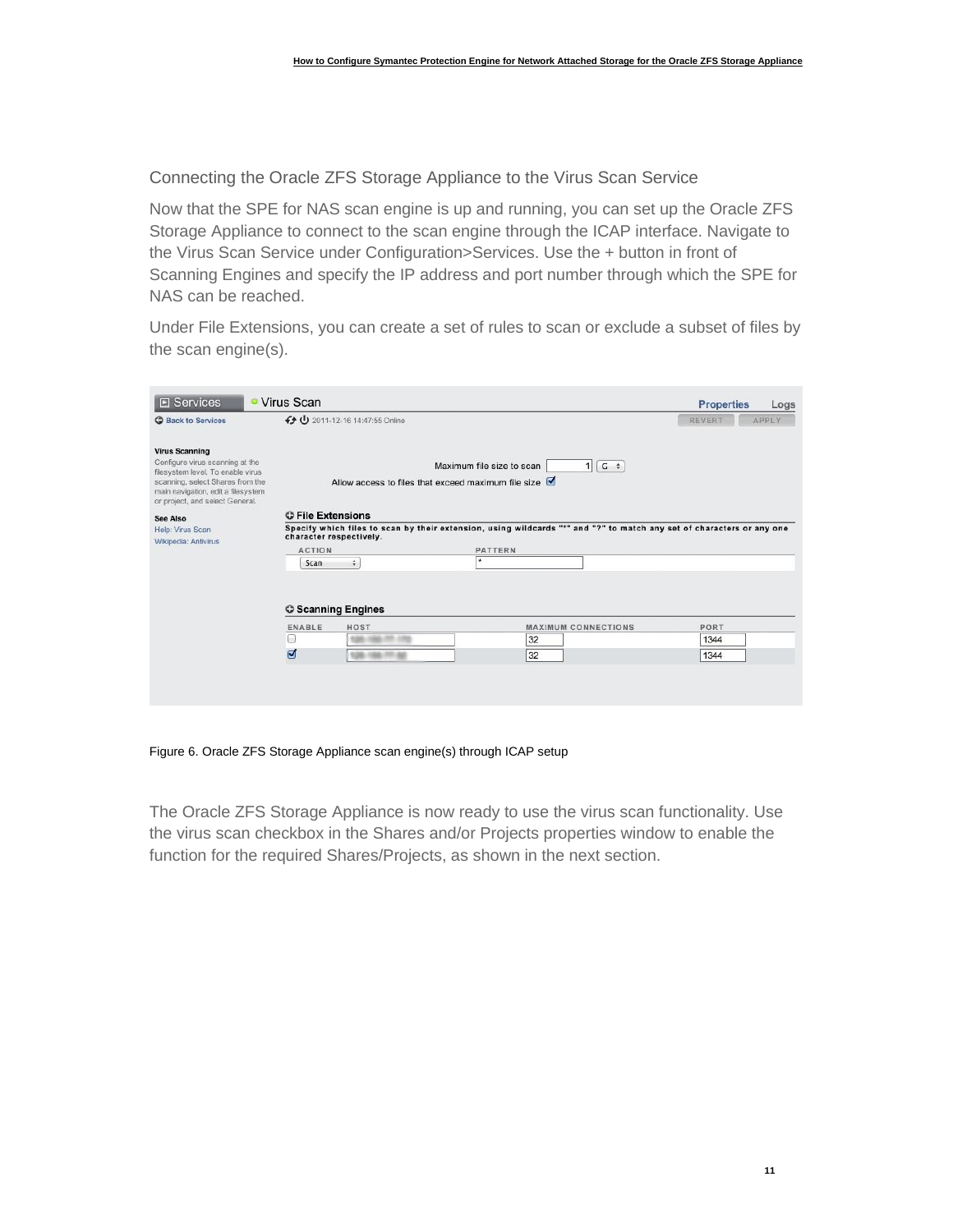# Verifying the Virus Scan Service Configuration

To verify the correct functioning of the virus scan service, you can use virus test files from the web site eicar.org. Copy those files onto a test machine you can use to access a share from the Oracle ZFS Storage Appliance that has been set up for testing.

Create a test CIFS/NFS share on the Oracle ZFS Storage Appliance and enable the **Virus scan** option for that share.

| 0, 0                              |                               |                             | Configuration | <b>Maintenance</b>                                             |                               | <b>Shares</b>               | <b>Status</b>   | <b>Analytics</b> |
|-----------------------------------|-------------------------------|-----------------------------|---------------|----------------------------------------------------------------|-------------------------------|-----------------------------|-----------------|------------------|
| POOLS RAID10                      |                               |                             |               |                                                                |                               | <b>SHARES</b>               | <b>PROJECTS</b> | <b>SCHEMA</b>    |
| $\Box$ Projects                   | $\triangleright$ av<br>$\sim$ | avtestfiles                 |               | <b>General</b>                                                 | Protocols                     | Access                      | Snapshots       | Replication      |
|                                   |                               | RAID10/local/av/avtestfiles |               |                                                                |                               |                             | <b>REVERT</b>   | APPLY            |
| <b>Usage</b> 0.0% of 2.10T        |                               | <b>Space Usage</b>          |               |                                                                |                               |                             |                 |                  |
| Referenced data                   | 40K                           | <b>DATA</b>                 |               |                                                                | <b>USERS &amp; GROUPS</b>     |                             |                 |                  |
| Total space                       | 40K                           |                             | Quota O       | $\mathbf{0}$<br>$G$ $\div$                                     |                               | User or Group $\div$        |                 |                  |
| <b>Static Properties</b>          |                               |                             |               | $\blacksquare$ Include snapshots                               |                               |                             | Usage none      | Show All         |
| Compression ratio                 | 1.00x                         |                             | Reservation O | $G$ $\div$<br>$\mathbf{0}$<br>$\blacksquare$ Include snapshots |                               | Quota O                     |                 | $0$ $G$ $\div$   |
| Case sensitivity                  | Mixed                         |                             |               |                                                                |                               |                             |                 |                  |
| Reject non UTF-8<br>Normalization | yes<br>None                   | <b>Properties</b>           |               |                                                                | U                             | Inherit from project        |                 |                  |
|                                   |                               |                             |               | Mountpoint                                                     | $\triangle$ /export/avtest    |                             |                 |                  |
|                                   |                               |                             |               | Read only                                                      | $\Box$                        |                             |                 |                  |
|                                   |                               |                             |               | Update access time on read                                     | a                             |                             |                 |                  |
|                                   |                               |                             |               | Non-blocking mandatory locking $\Box$                          |                               |                             |                 |                  |
|                                   |                               |                             |               | Data deduplication (warning)                                   | $\Box$                        |                             |                 |                  |
|                                   |                               |                             |               | Data compression                                               | $\mathbf{a}$<br>Off           |                             | $\div$          |                  |
|                                   |                               |                             |               | Checksum                                                       | $\mathbf{a}$                  | Fletcher4 (Standard)<br>÷   |                 |                  |
|                                   |                               |                             |               | Cache device usage                                             | $\overline{a}$                | All data and metadata<br>÷  |                 |                  |
|                                   |                               |                             |               | Synchronous write bias                                         | $\overline{a}$<br>Latency     | $\div$                      |                 |                  |
|                                   |                               |                             |               | Database record size                                           | $\triangleq$<br>$128k$ $\div$ |                             |                 |                  |
|                                   |                               |                             |               | Additional replication                                         | $\mathbf{a}$                  | Normal (Single Copy) $\div$ |                 |                  |
|                                   |                               |                             |               | Virus scan $a \nabla$                                          |                               |                             |                 |                  |
|                                   |                               |                             |               | Prevent destruction                                            | $\overline{a}$<br>Ho.         |                             |                 |                  |
|                                   |                               |                             |               | Restrict ownership change                                      | $\mathbb{R}^N$                |                             |                 |                  |
|                                   |                               |                             |               |                                                                |                               |                             |                 |                  |

Figure 7. Oracle ZFS Storage Appliance share setup for virus protection

Mount the share on a client you can use for copying the virus test files onto the share. Download the Eicar test files and copy those to a directory on the NFS/CIFS share. Add one or more regular text files as well so you can see the difference in behavior in accessing infected files and non-infected files. After copying, try to access the files and observe that access to files detected as containing a virus is denied.

The following command line output shows the results of the test procedure on the NAS client.

```
root@edinburgh # ls
Eicar.org files
root@edinburgh #cp -R *files /av/avtest/testrun1
root@edinburgh # cd /av/avtest/testrun1/Eicar.org files
root@edinburgh # pwd
```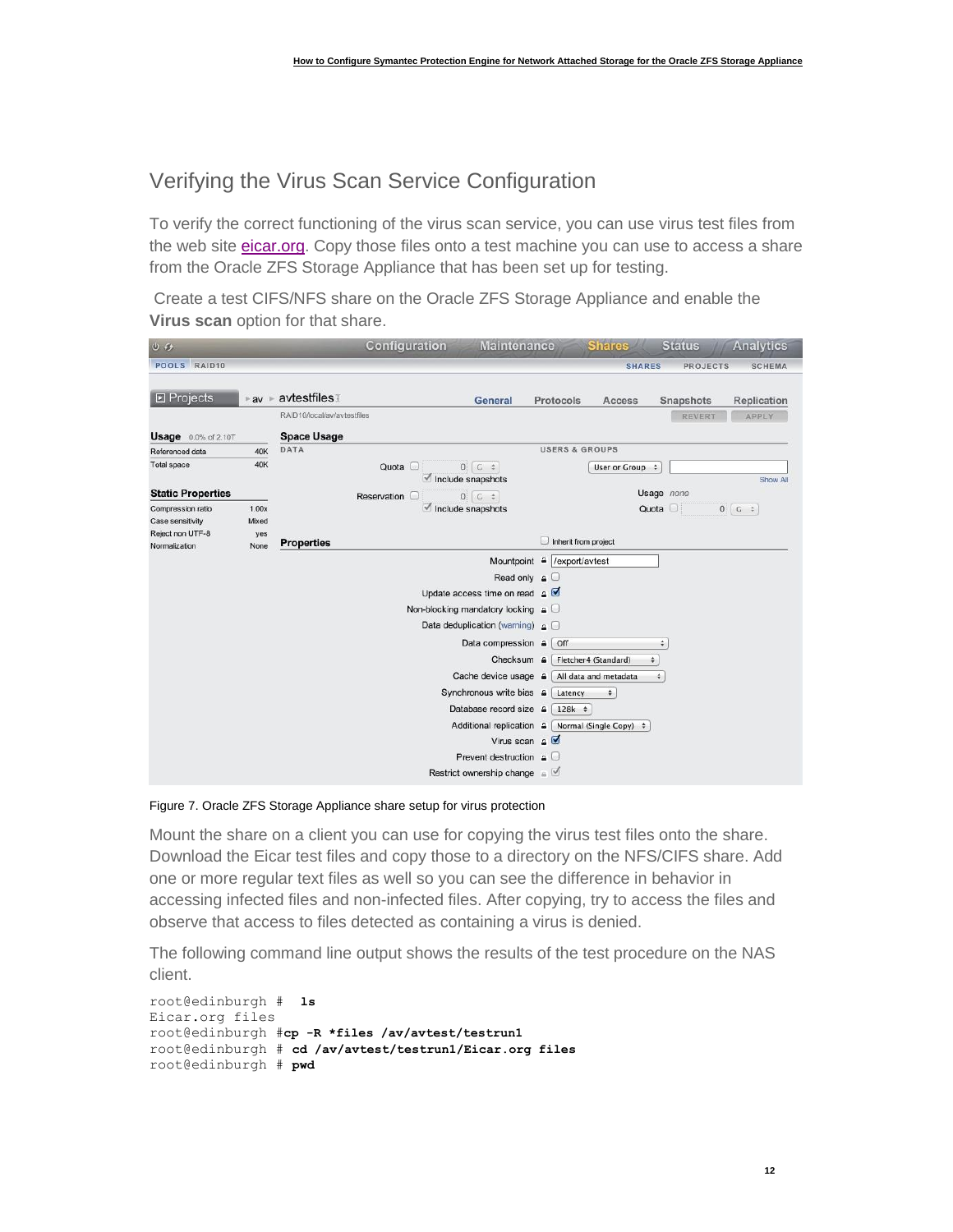| /av/avtest/testrun1/Eicar.org files         |                                 |
|---------------------------------------------|---------------------------------|
| root@edinburgh # cat * >/dev/null           |                                 |
| cat: cannot open eicar com.zip              |                                 |
| cat: cannot open eicar.com                  |                                 |
| cat: cannot open eicar.com.txt              |                                 |
| cat: cannot open eicarcom2.zip              |                                 |
| root@edinburgh # 1s -1                      |                                 |
| total 10                                    |                                 |
| 1 nobody<br>nobody<br>$-rwxr$ - $xr$        | 184 Oct 20 18:05 eicar com.zip  |
| 1 nobody<br>nobody<br>$-rwxr$ - $xr$ - $x+$ | 68 Oct 20 18:06 eicar.com       |
| 1 nobody<br>nobody<br>$-rwxr$ - $xr$ - $x+$ | 68 Oct 20 18:04 eicar.com.txt   |
| 1 nobody<br>nobody<br>$-rwxr-xr-x+$         | 308 Oct 20 17:58 eicarcom2.zip  |
| 1 nobody<br>nobody<br>$-rwxr$ - $xr$ - $x+$ | 63 Oct 20 17:42 website.txt.txt |
| root@edinburgh #                            |                                 |

Next, check the status of the SPE scanner to see if the files containing viruses were detected.

| Home<br>Configuration<br><b>Policies</b> | Version number:<br>Server started:<br>Server up time:<br>Date of virus definitions:<br>Date of Symantec URL definitions:<br>Date of CAIC URL definitions:<br>License status:<br>Total requests:<br>Total files scanned:<br>Total data scanned: | 5.2.11.131<br>Mar 7, 2012 10:26:18 AM GMT<br>0 days 2 hours 7 minutes 19 seconds<br>May 18, 2011<br>Aug 17, 2010<br>Aug 17, 2010<br>AV/URL Licens<br>14<br>19<br>2 KB |                                                                                                                                                         |
|------------------------------------------|------------------------------------------------------------------------------------------------------------------------------------------------------------------------------------------------------------------------------------------------|-----------------------------------------------------------------------------------------------------------------------------------------------------------------------|---------------------------------------------------------------------------------------------------------------------------------------------------------|
| : — I<br>Reports                         | <b>Recent Activities</b>                                                                                                                                                                                                                       |                                                                                                                                                                       |                                                                                                                                                         |
|                                          | Virus Statistics                                                                                                                                                                                                                               | Security Risk Statistics                                                                                                                                              | Viruses Found<br>File Attribute Violations<br>Policy Violations<br>Spyware<br><b>URL Blocks</b><br>Adware<br>Container Violation   Other Security Risks |
| <b>Monitors</b>                          | Number of viruses found: 8                                                                                                                                                                                                                     | Adware Found<br>0                                                                                                                                                     |                                                                                                                                                         |
|                                          | Viruses repaired:<br>0<br>0                                                                                                                                                                                                                    | Spyware Found<br>0<br>0<br>Other Risks                                                                                                                                |                                                                                                                                                         |
|                                          | Viruses quarantined:                                                                                                                                                                                                                           |                                                                                                                                                                       | <b>Quick Links</b>                                                                                                                                      |

Figure 8. SPE scanner status showing found viruses

In the Reports option tab, use the Generate Report option under Tasks to receive detailed information on the found viruses.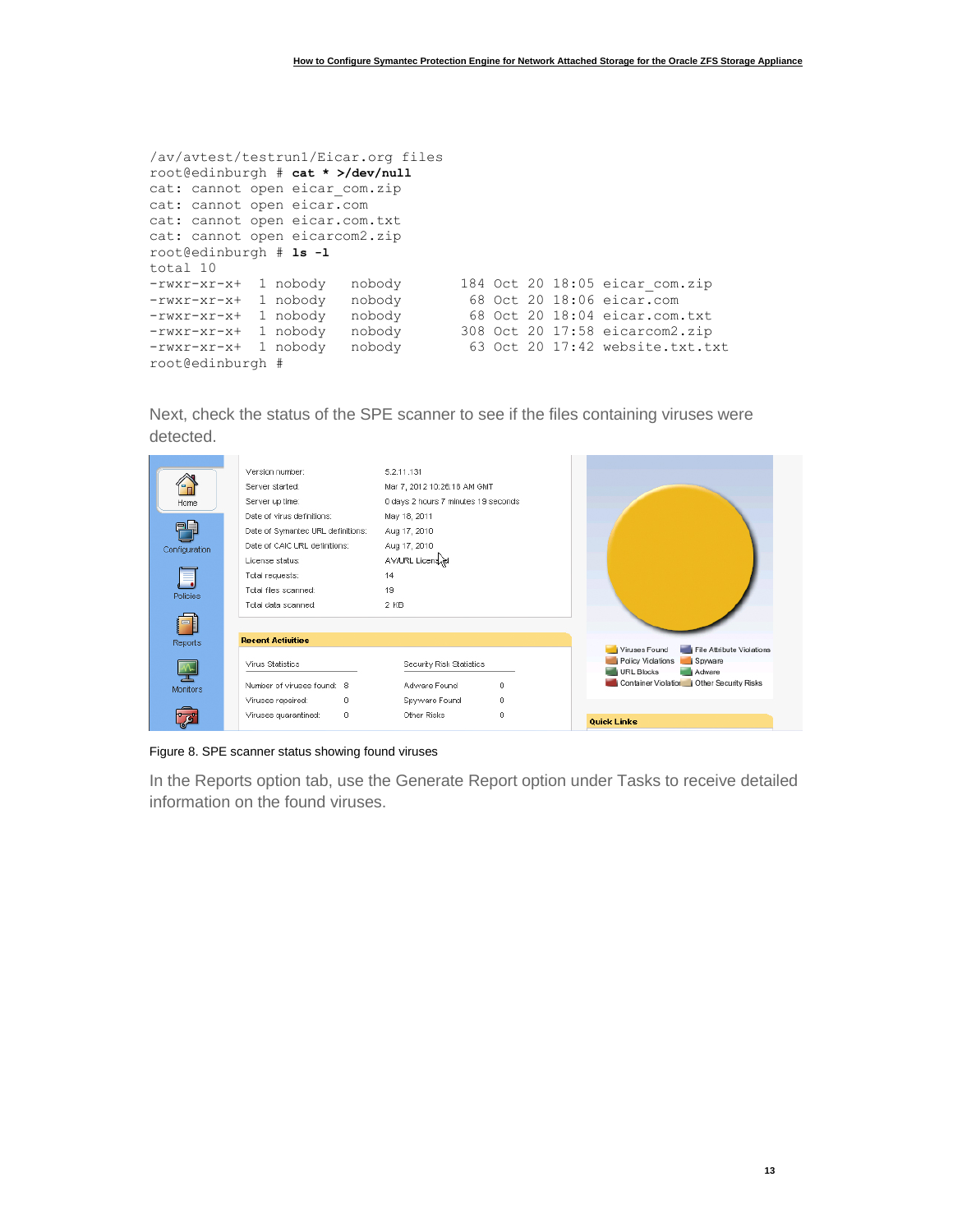| $\frac{1}{2}$<br>圓<br>$\sqrt{2}$ | 印<br>a                                            |                                                                      |           |                                                 |   | Administrator<br>$\odot$         |
|----------------------------------|---------------------------------------------------|----------------------------------------------------------------------|-----------|-------------------------------------------------|---|----------------------------------|
|                                  | <b>Views</b>                                      | <b>Statistics View</b>                                               |           |                                                 |   |                                  |
| 6)<br>Home<br><u>Pi</u>          | <b>Statistics</b><br>Detailed<br><b>Resources</b> | Date range from:<br>8/1/13<br>to:<br>Time range from:<br>to:         | 8/2/13    | MM/DD/YY<br>HH:MM:SS<br>(optional)              |   |                                  |
|                                  | <b>Tasks</b>                                      | General Statistics                                                   |           | Threat Risk Ratings                             |   | Policy Violations                |
| Configuration                    | Generate Report                                   | プ<br>Requests                                                        | 23        | High                                            | 8 | Mail Policy Violations           |
| Ξ                                |                                                   | Connections to Protection Engine                                     | 12        | Medium                                          | 0 | Container Policy Violations      |
| Policies                         |                                                   | <b>Total Files Scanned</b>                                           | 24        | Low                                             | 0 | File Attribute Policy Violations |
| $\vert$ = $\vert$                |                                                   | <b>Files Scanned</b>                                                 | 12        |                                                 |   |                                  |
| Reports                          |                                                   | Megabytes Scanned                                                    | $\circ$   | Viral Threats Detected                          |   | Unscannable Files                |
|                                  |                                                   | <b>Files Quarantined</b>                                             | $\circ$   | Infections                                      | 8 | Malformed Containers             |
| <b>Monitors</b>                  |                                                   | 0:0:0:16:735<br>Cumulative Scan Time<br>(days:hour:min:sec:millisec) |           | Repaired Infections                             | 0 | <b>Encrypted Containers</b>      |
|                                  |                                                   | Scan Errors                                                          | $\bar{2}$ |                                                 |   |                                  |
| $\mathbb{Z}^2$<br>System         |                                                   |                                                                      |           | Non Viral Threats Detected<br>(Uber categories) |   | URL statistics                   |
|                                  |                                                   |                                                                      |           | Security Risks                                  | 0 | <b>Total URLs Scanned</b>        |
|                                  |                                                   |                                                                      |           |                                                 |   | <b>URL Blocks</b>                |
|                                  |                                                   |                                                                      |           |                                                 |   | <b>URL Audits</b>                |
|                                  |                                                   |                                                                      |           |                                                 |   |                                  |

Figure 9. Virus detection reporting from the SPE scanner

The Oracle ZFS Storage Appliance also can be checked for reported infected files using the Logs option in the Virus Scan Services information window. Select the **Log of vscan** option to verify that the test files copied onto the NFS share have been reported here too.

| U                           |                                                                                                             | <b>Configuration</b>              |         | <b>Maintenance</b> | <b>Shares</b>  |              | <b>Status</b>      | <b>Analytics</b> |
|-----------------------------|-------------------------------------------------------------------------------------------------------------|-----------------------------------|---------|--------------------|----------------|--------------|--------------------|------------------|
|                             |                                                                                                             | <b>SERVICES</b><br><b>STORAGE</b> | NETWORK | SAN                | <b>CLUSTER</b> | <b>USERS</b> | <b>PREFERENCES</b> | <b>ALERTS</b>    |
| <b>□</b> Services           | • Virus Scan                                                                                                |                                   |         |                    |                |              | <b>Properties</b>  | Logs             |
| Log of vscan                | 51 Total<br>$\overline{\phantom{a}}$                                                                        |                                   |         |                    |                |              | $14 - 44$          |                  |
| TIME<br>2011-12-20 17:13:58 | <b>DESCRIPTION</b><br>Quarantined /export/avtest/testrun1/Eicar.org files/eicarcom2.zip<br>Eicar test file: |                                   |         |                    |                |              |                    |                  |
| 2011-12-20 17:13:58         | Quarantined /export/avtest/testrun1/Eicar.org files/eicar.com.txt<br>Eicar test file:                       |                                   |         |                    |                |              |                    |                  |
| 2011-12-20 17:13:58         | Quarantined /export/avtest/testrun1/Eicar.org files/eicar.com<br>Eicar test file:                           |                                   |         |                    |                |              |                    |                  |
| 2011-12-20 17:13:58         | Quarantined /export/avtest/testrun1/Eicar.org files/eicar_com.zip<br>Eicar test file:                       |                                   |         |                    |                |              |                    |                  |

Figure 10. Virus scan logs in the Oracle ZFS Storage Appliance BUI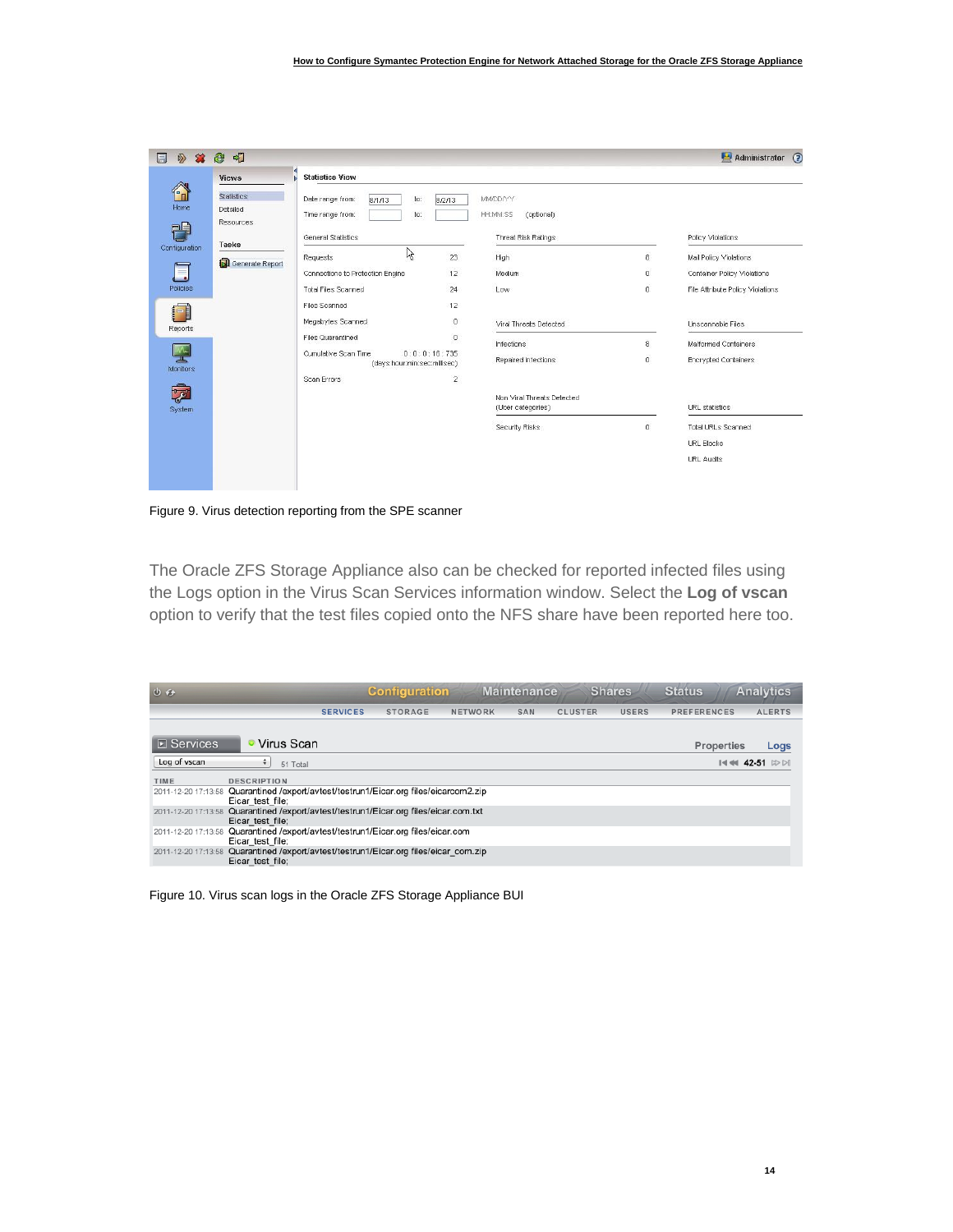# Configuration Best Practices

Note the following file handling cases and consider the recommended settings for managing them.

### Handling Archive Type Files

Methods for handling mime and zip archive type files require special consideration, as virus threats can hide in compressed files that are part of the archive file. Viruses can only be detected by unpacking the archives and scanning the individual files in the archives for the viruses' presence.

You can wait for a user to unpack an archive file and let the virus scanner pick up the threat at that time. Otherwise, you can set the virus scanner to unpack the file as soon as it is added to a file system, but this prevents the zip file from being further copied in an organization's infrastructure. This approach imposes an extra load on the virus scanner and can only handle archives that are not password protected or encrypted. Thus, you should note that enabling scanning of zip files contents is not a 100% reliable method for detecting a virus threat in files within an archive file.

Symantec Protection Engine for NAS can manage both archive scan approaches; its default is to scan all file types. You can configure it to exclude archive type files by setting up exclusions in the Policies window. Best practice, however, is to use the file exclusion option within the Oracle ZFS Storage Appliance, because it spares the need for issuing a scan request to the SPE scan engine.

### Disabling the File Repair Option

The Oracle ZFS Storage Appliance always quarantines a file if a virus has been detected in it. To prevent the SPE for NAS from executing any repair actions on the file, set up the scan engine to scan only instead of repairing/deleting a file. Under ICAP Configuration, set Scan policy to **Scan only**.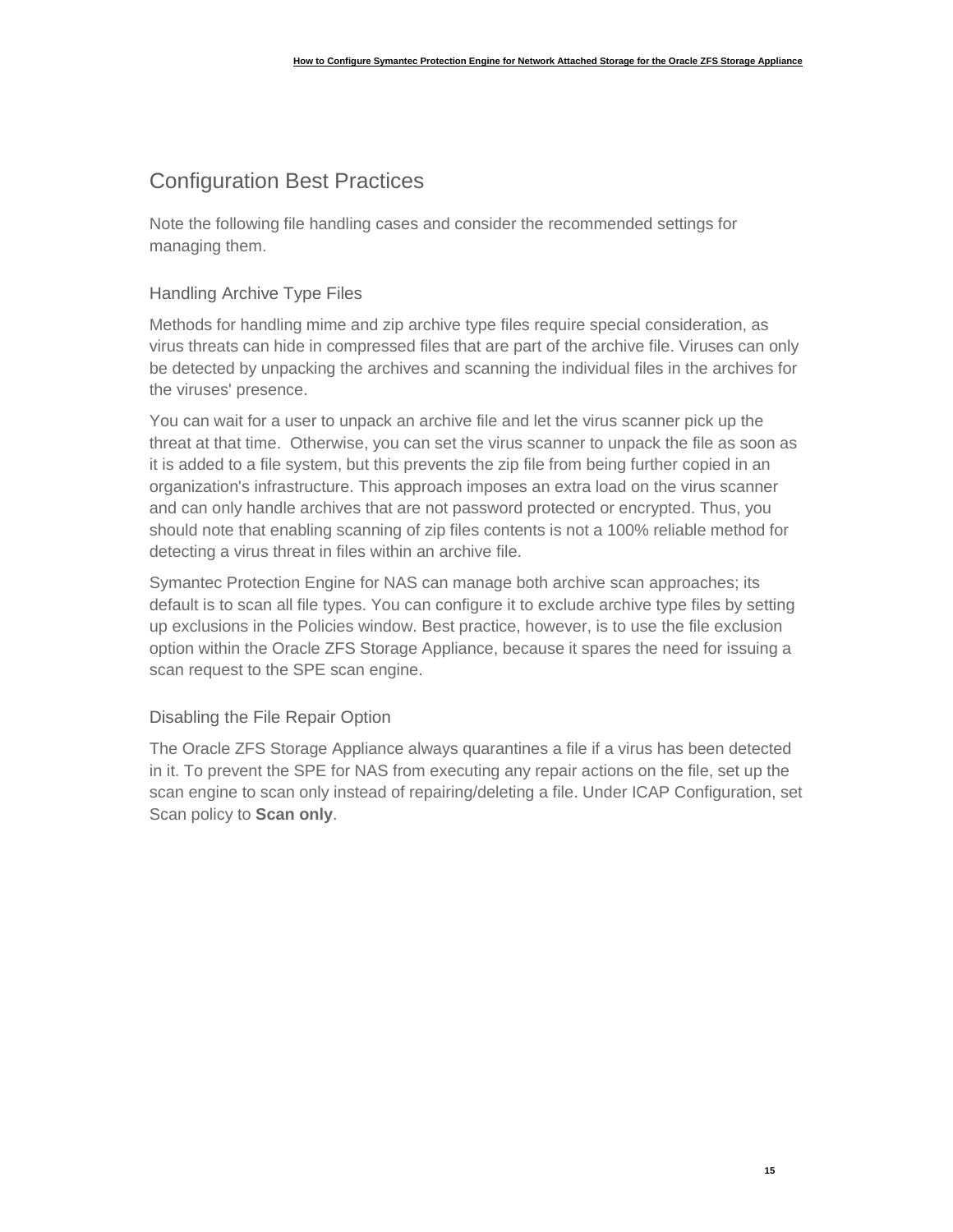

Figure 11. SPE for NAS Scanner, specifying scan only

#### Synchronizing System Time

It is a best practice to keep the time between the Oracle ZFS Storage Appliance and the SPE for NAS server in sync with each other so that logging information can be easily cross-referenced when needed. A simple way to do this is to configure the use of NTP (Network Time Protocol) for both the Oracle ZFS Storage Appliance and the SPE for NAS server.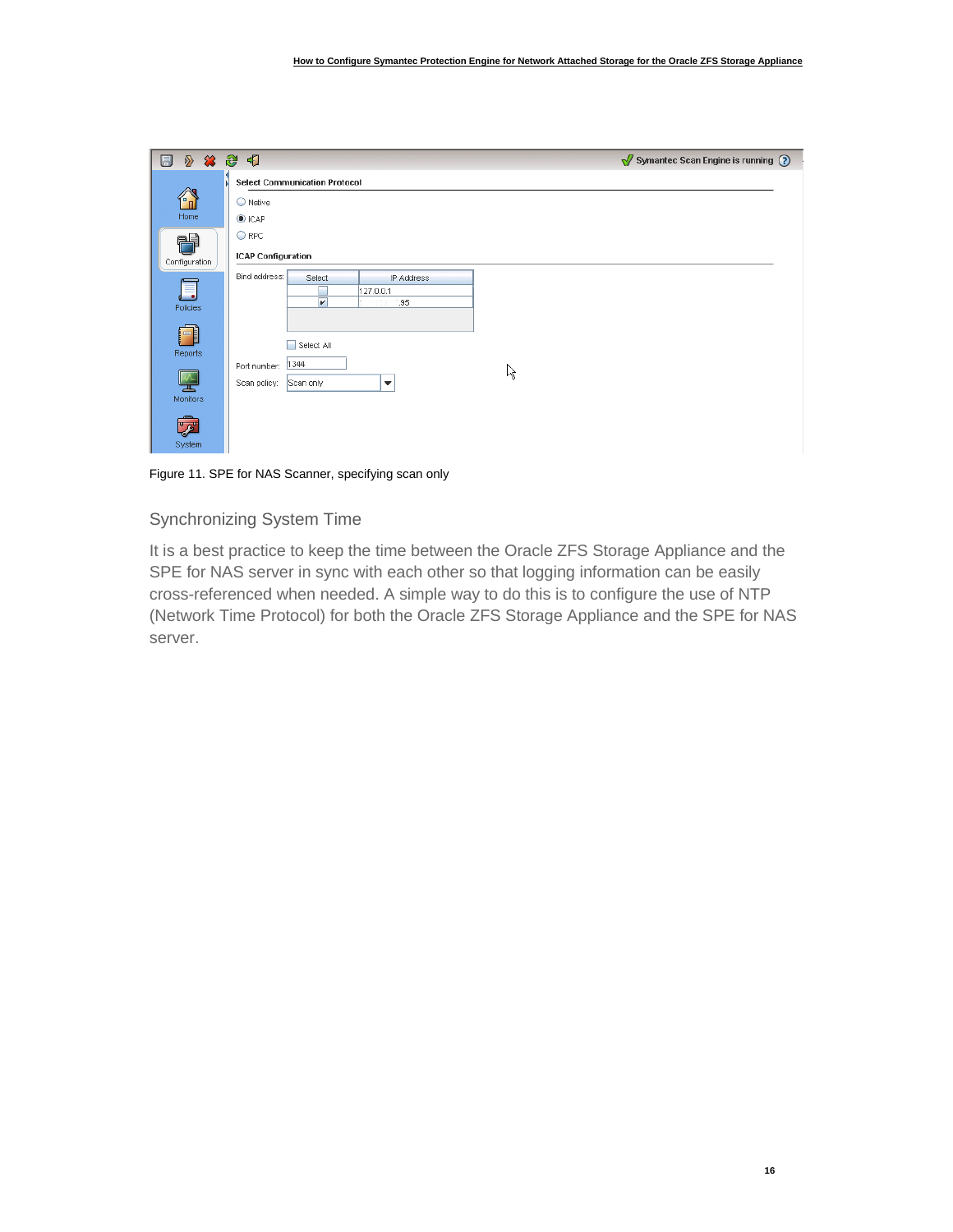# **Conclusion**

Using Symantec Protection Engine for Network Attached Storage with the Oracle ZFS Storage Appliance provides a scalable and reliable virus scanning solution for protecting valuable data stored on network attached storage devices. With this solution, you can offload the burden of scanning the files from the Oracle ZFS Storage Appliance onto an external antivirus scanning platform, thereby maximizing the workload capability on the Oracle ZFS Storage Appliance, while taking advantage of the expertise embedded in the Symantec Protection Engine for Network-Attached Storage solution to perform scanning of files.

Additionally, this solution takes advantage of the integrated VSCAN virus scanning service of the Oracle ZFS Storage Appliance to manage file quarantining based on scan results from the Symantec Protection Engine for Network Attached Storage engine.

This antivirus solution has been qualified by Oracle to detect viruses, worms, and Trojan horses in files of all major file types, including mobile code and compressed file formats, ensuring fast virus resolution to reduce the risk of financial, data, and productivity loss.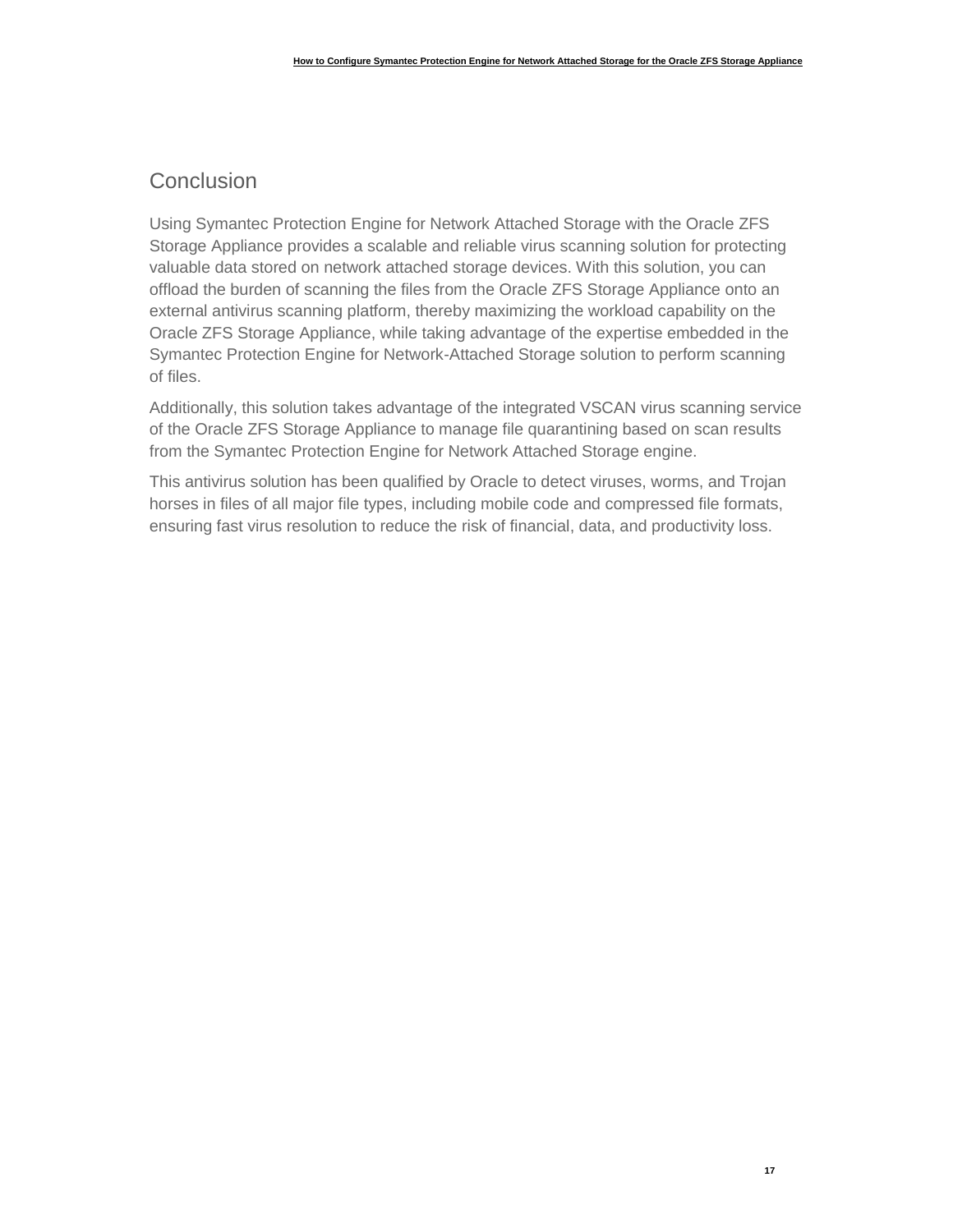### Appendix: References

NOTE: References to Sun ZFS Storage Appliance, Sun ZFS Storage 7000, and ZFS Storage Appliance all refer to the same family of Oracle ZFS Storage Appliance products. Some cited documentation or screen code may still carry these legacy naming conventions.

- Oracle ZFS Storage Appliance product documentation <http://www.oracle.com/technetwork/documentation/oracle-unified-ss-193371.html>
- The Sun *ZFS Storage Appliance Administration Guide* is available through the Oracle ZFS Storage Appliance help context. The Help function in Oracle ZFS Storage Appliance can be accessed through the browser user interface.
- Oracle ZFS Storage Appliance [Product Information](http://www.oracle.com/us/products/servers-storage/storage/nas/overview/index.html) http://www.oracle.com/us/products/servers-storage/storage/nas/overview/index.html
- Product Wiki Pages <https://wikis.oracle.com/display/FishWorks/Fishworks>
- Symantec Protection Engine for Network-Attached Storage Product Guide and documentation, including:
	- [Symantec Protection Engine for Network-Attached Storage Getting Started](http://www.symantec.com/docs/DOC6023)  **[Guide](http://www.symantec.com/docs/DOC6023)**
	- [Symantec Protection Engine for Network Attached Storage 7.0 Release Notes](http://www.symantec.com/docs/DOC6037)
	- [Symantec Protection Engine for Network-Attached](http://www.symantec.com/docs/DOC6022) Storage Implementation [Guide](http://www.symantec.com/docs/DOC6022)
	- [Oracle VM VirtualBox](http://www.oracle.com/technetwork/server-storage/virtualbox/overview/index.html) [http://www.oracle.com/technetwork/serverstorage/virtualbox/overview/index.html](http://www.oracle.com/technetwork/server-storage/virtualbox/overview/index.html)
	- Oracle VM Server <http://www.oracle.com/us/technologies/virtualization/oraclevm/index.html>